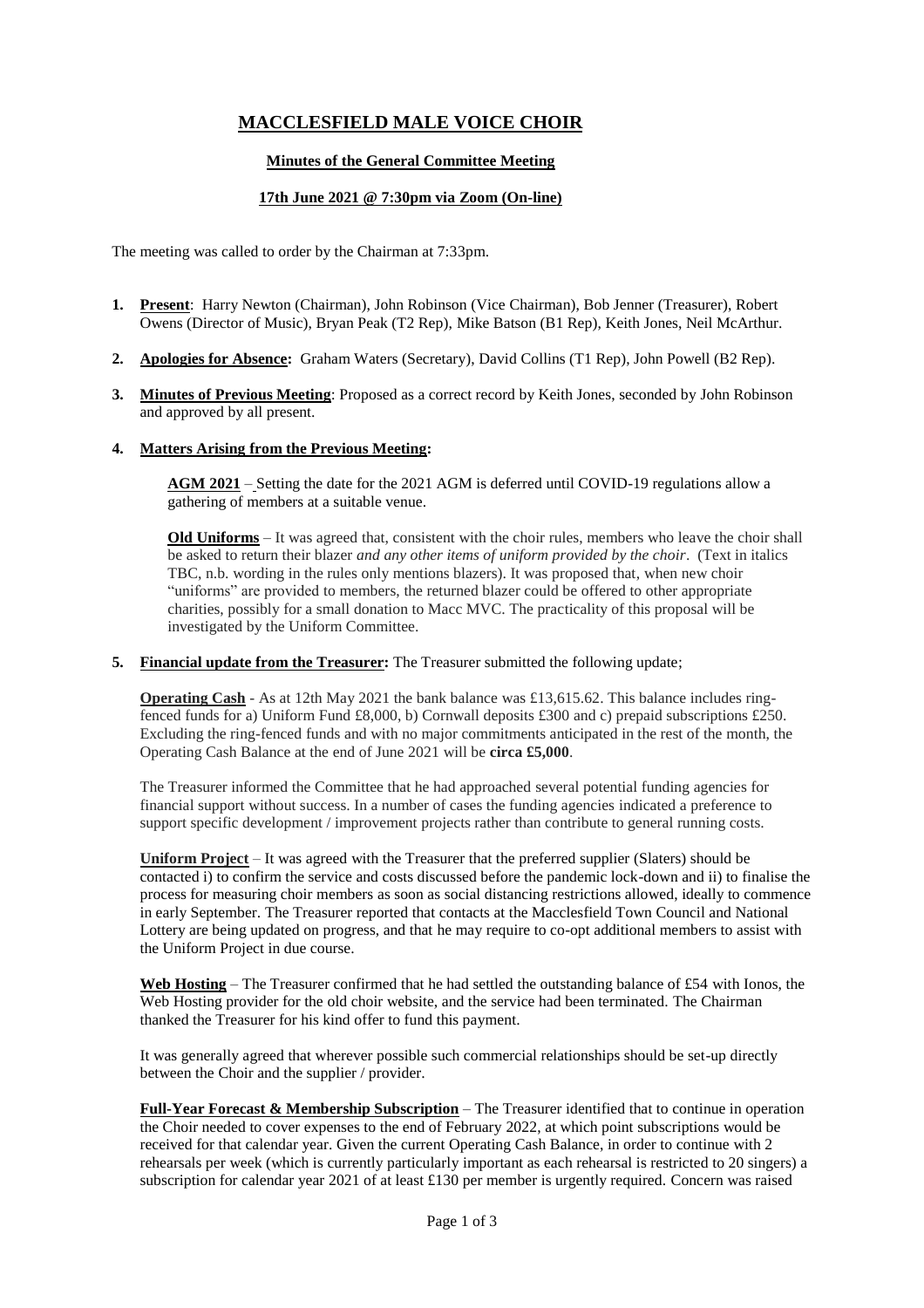over the uncertainty around such things as concert cancellation, additional venue operating costs and it was generally agreed that that an additional buffer reserve should be created. Therefore, it was generally agreed that the subscription for the calendar year 2021 should be £150. The Committee requested NM to draft an explanation for circulation to the members outlining the activity and issues supporting this request to accompany the subscription request.

#### **6. Strategy Group Report** – **Keith Jones:**

**Future Strategy** - Work continues on forging a new relationship with the Council, it is hoped that the Mayor will attend the Welcome Back Concert and it is proposed to raise the possibility of a choir social event at the Town Hall in August. Planning work has started on the next three events.

**Communication Process -** The Group has continued to publicise up-coming events via email and social media. The communication stream is being used to recruit new members. The Group has also produced a press release for use in response to the event of any challenging press coverage. The Press Release comprises a comprehensive justification of the recommencement of rehearsals, including mention of Trading Standards Office approval,.

**Recruitment** - Plans are well advanced for the Open Singing Day. Laurie Kennard and Dai Jones are focussed on spreading the word across social and local media about the need for new recruits.

**IT / Website** - Feedback on the new website has been good. A lot of public interest has been registered via the website for the upcoming events. The restructured Sound Cloud system will be activated soon after completion of the transfer of information from the old system.

**Uncertainties** - The Group feels that the accelerated spread of the new Delta COVID-19 variant has significantly increased the level uncertainty relating to staging events. Contingency planning for the upcoming events has been discussed as follows:-

i) Welcome Back Concert - The Group feels that a performance must go ahead for this event, even if it has to be delayed or possibly takes place on-line.

ii) Open Singing Day - In the event of increased restriction this event should be postponed until a later date.

iii) Jess Gillam Concert – When considering rescheduling / cancellation the Group feels that, in addition to government restrictions, the financial impact and reputational (Choir public image) implications must be considered.

## **7. Events:**

**June & July** - The Committee reviewed the proposed event schedule in June and July in the light of the four-week delay in moving out of COVID-19 Roadmap Step 3, particularly in relation to timing and the chance of limitations on the lifting of Step 3 restrictions.

The Director of Music updated the Committee on the complexity and extended lead-time in preparing a Risk Assessment for choral singing at a venue, and the fact that it could only be completed after the venue operators undertaking the time-consuming process of preparing or modifying their own risk assessment.

The Committee agreed that;

1) the Welcome Back Concert would be delayed until after the lifting of Step 3 restrictions in July

2) the Open Singing Day should be rescheduled to a date around two weeks after the Welcome Back Concert. *HN to inform the Church.*

3) disappointingly for the Jess Gillam Concert, the revised earliest date for HMG removing some / all Step 3 restrictions was too close to the planned concert date for all the necessary preparation to be completed. Hence, the financial / reputational risk was too great for the Choir and the concert should be cancelled. The Director of Music advised the Committee that it was unlikely that Jess Gillam would be available to perform in 2021, however he was hopeful that a concert could be arranged in 2022.